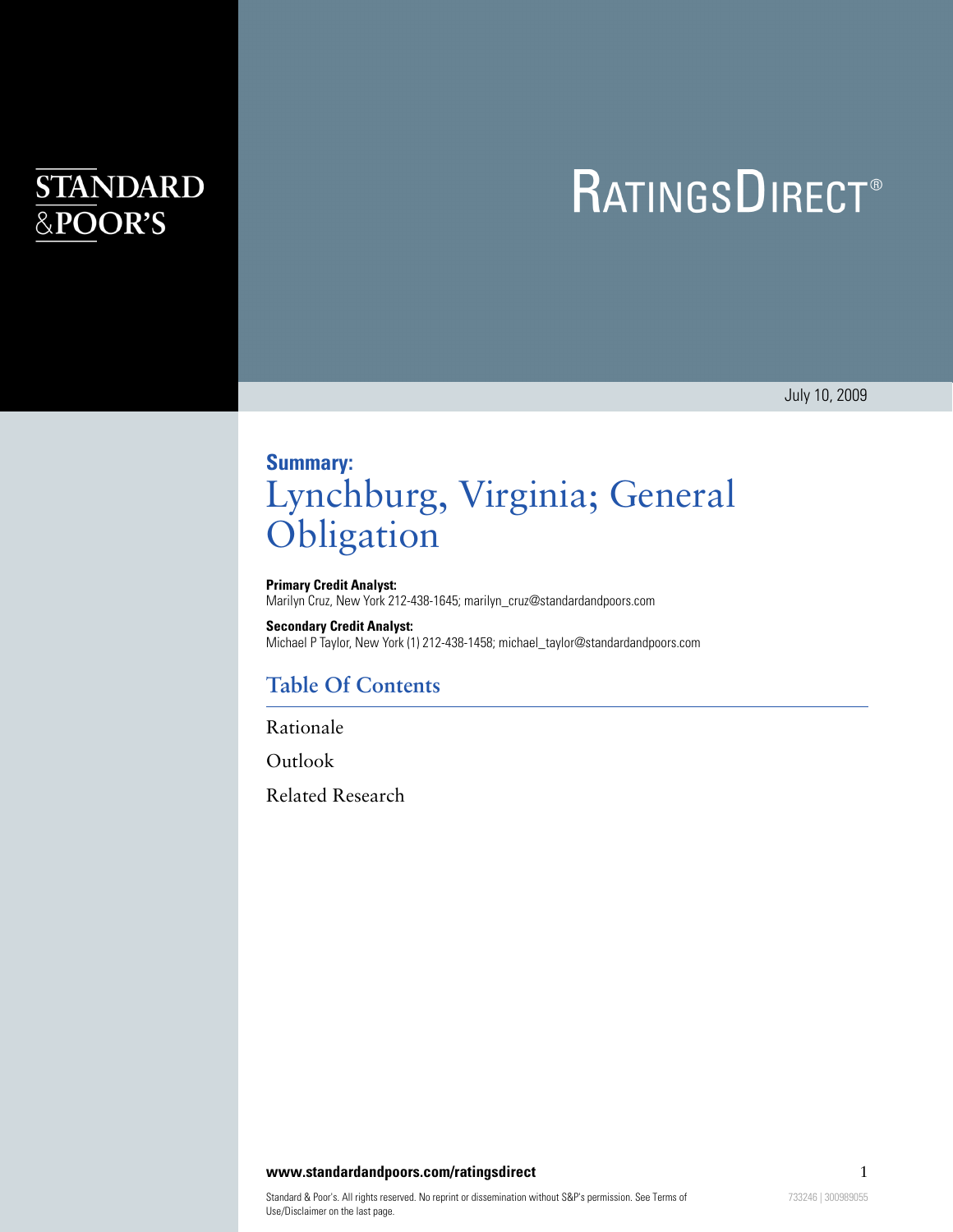## **Summary:** Lynchburg, Virginia; General Obligation

| <b>Credit Profile</b>                           |                 |            |
|-------------------------------------------------|-----------------|------------|
| US\$45.6 mil GO bnds ser 2009A&B due 07/15/2039 |                 |            |
| Long Term Rating                                | AA/Stable       | <b>New</b> |
| Lynchburg                                       |                 |            |
| Long Term Rating                                | AA/Stable       | Affirmed   |
| <b>Lynchburg GO</b>                             |                 |            |
| <b>Unenhanced Rating</b>                        | AA(SPUR)/Stable | Affirmed   |
| Many issues are enhanced by bond insurance.     |                 |            |

### <span id="page-1-0"></span>**Rationale**

The 'AA' long-term rating assigned to Lynchburg, Va.'s general obligation (GO) bonds series 2009A and refunding series 2009B and the 'AA' rating on the city's previously issued GO bonds reflects the city's:

- Growing and diversifying local economy, with stable employers, that remains the service center for a four-county region,
- Steady tax base growth, with regular expansions of commercial and industrial base,
- Strong financial position with very strong reserve levels,
- Strong management policies, and
- Moderate debt profile and pay-as-you-go-capital plan.

An offsetting factor is the city's adequate, though still below average, wealth and income indicators.

The city's full faith and credit GO pledge secures the bonds. Proceeds will finance various capital improvements projects for the city's schools, parks and recreation, transportation, and water and sewer.

Lynchburg (population 69,146) is located in central Virginia, approximately 57 miles east of Roanoke ('AA' GO rating). The 50-square-mile city has long served as the employment and retail base of the four-county region in which it is situated. This broader Lynchburg metropolitan statistical area economy, with a population of about 228,600, continues to experience steady growth and diversification. Education and health services is the leading employment sector (23% of total), followed by manufacturing and trade and transportation and utilities, each accounting for 19% of the workforce. Within the city, employment growth and development have been driven by health services, higher education, engineering, and retail services. Centra Health Systems is the city's largest employer with more than 5,700 employees. Centra owns both Virginia Baptist Hospital (317 beds) and Lynchburg General Hospital (270 beds). The latter recently opened its regional outpatient cancer treatment center. Areva NP North America, an engineering firm that specializes in nuclear power plants, is planning a \$25 million expansion that will add 500 engineer jobs to the city by 2011. Liberty University, the city's second-largest employer, transformed the existing Ericsson building into a new law school, an exercise facility, and student activities center. Unemployment stood at 7.6% as of April 2009, slightly above the state average of 7.0% but below the national average of 8.5%, for the same period.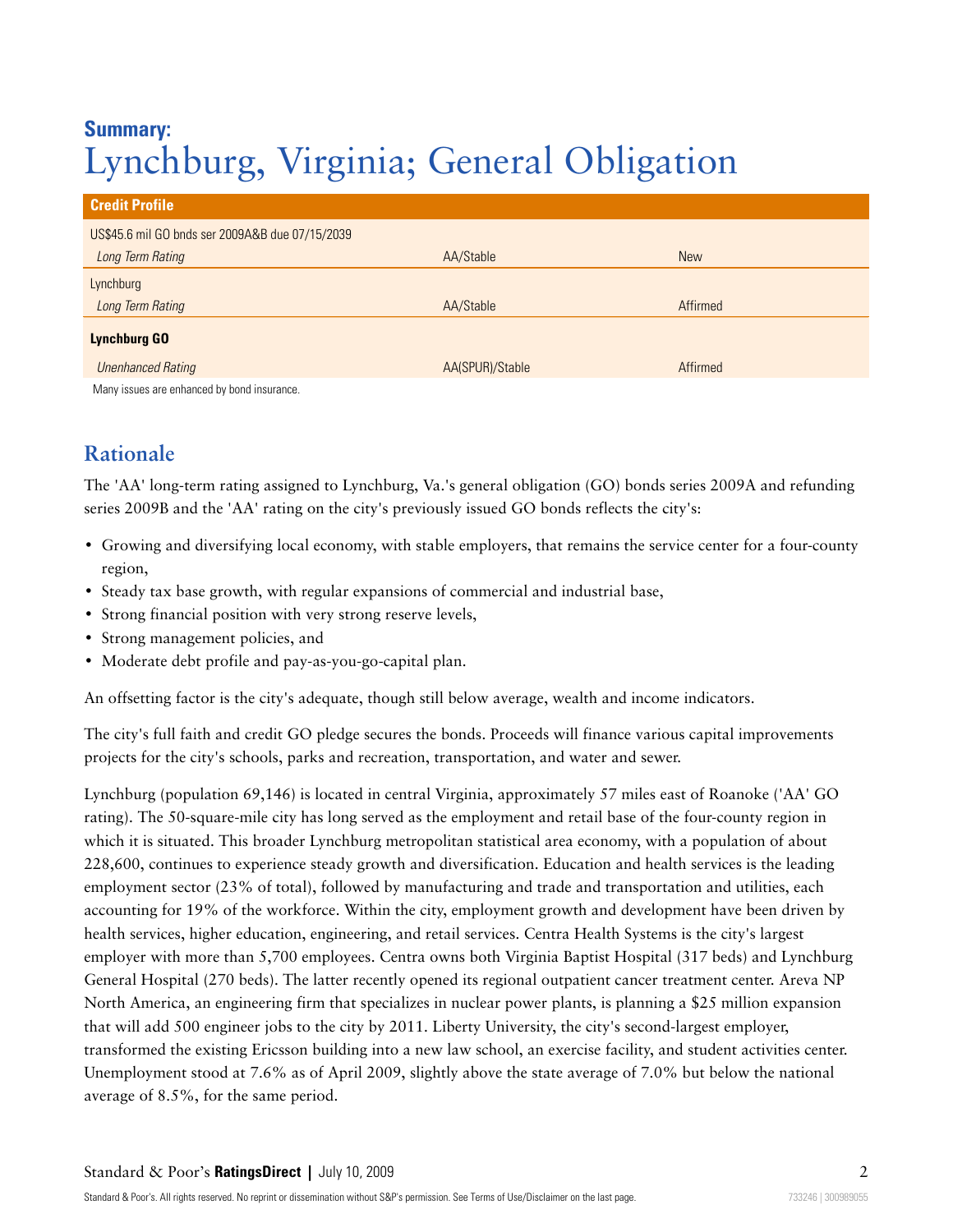The city's tax base also continues to experience steady growth. Total assessed value (AV) reached \$5.377 billion in fiscal 2009, an increase of 1.3% from the previous year. In 2008, the city had a revaluation that increased AV 17.9% to \$5.306 billion. We consider the city's market value per capita to be strong at \$77,757. Despite residential and commercial growth in the city in recent years, wealth and income measures remain adequate, with median household effective buying income was 68% of the commonwealth level and 77% of the national level. These wealth numbers may be understated somewhat, given the number of college students estimated at 17,342, or 24.5% of the city population.

The city's financial position remains strong with very strong reserve levels. Fiscal 2008's undesignated general fund balance closed with a balance of \$26 million, or a very strong 18% of general fund expenditures of \$143.5 million. The total unreserved fund balance in fiscal 2008 was larger at \$32.1 million, or still very strong at 22% of expenditures, due to a \$1.7 million operating surplus. According to the city, fiscal 2009 is projected to close with a general fund undesignated fund balance of \$18.4 million, equal to 11% of general fund expenditures. At year-end, the total fund balance is estimated to close at \$23.6 million, or strong at 14.4% of general fund expenditures. The city experienced a slow down in consumer spending that was reflected in its sales, meals, and personal property revenues and projects nondedicated revenues to be \$2.7 million less than budgeted. On the expenditure side, the city implemented a hiring freeze and reductions in departmental spending and projects a \$1.9 million decrease from the amended budget.

The fiscal 2010 adopted budget totals \$154.3 million, a decrease of 2.5% over fiscal 2009. The budget includes a planned \$3.4 million use of fund balance, which would bring the fund balance down to a still-strong level at 13%. Other budget assumptions include an increase of \$1.5 million, or 2.4%, in property tax revenues over fiscal 2009, maintaining the contingency reserve at \$1.2 million, and reductions in employee benefits.

We consider Lynchburg's management practices "strong" under Standard & Poor's Financial Management Assessment (FMA). An FMA of strong indicates that the city's financial management practices are strong, well embedded, and likely sustainable.

The city's overall debt burden remains at a moderate \$2,510 per capita, or 3.2% of market value. In fiscal 2008, debt service carrying charges were moderate at 9.1% of general fund expenditures. However, amortization of debt is faster than average, with 65% of principal retired within 10 years. The city's capital improvement plan (CIP) for fiscal 2010-2014 consists of \$57.0 million in general city projects and \$115.7 million in utilities (water and sewer) projects for a total of \$178.5 million. The city is expecting to fund \$64 million of these projects with tax-supported bonds and \$57 million with revenue bonds. The city continues to meet its special order requirement, a combined sewer overflow (CSO) project that requires the complete separation of storm water and sewer systems. The estimated work for the remainder of the CSO separation in 2007 dollars is \$309 million over the next 20-25 years. However, the city is currently in the midst of signing a new Long Term Control Plan and has identified CSO projects in its 2010-2014 CIP with \$88 million in sewer projects. The city also received a federal stimulus loan of \$25.3 million in April 2009 to pay for CSO projects previously budgeted for in the CIP.

#### <span id="page-2-0"></span>**Outlook**

The stable outlook reflects the city's diverse local economy, which continues to experience growth and the city's position as a major employer in the region. Standard & Poor's Ratings Services expects the city's financial operations to remain strong, with structural budget balance and reserves consistent with the city's adopted policies.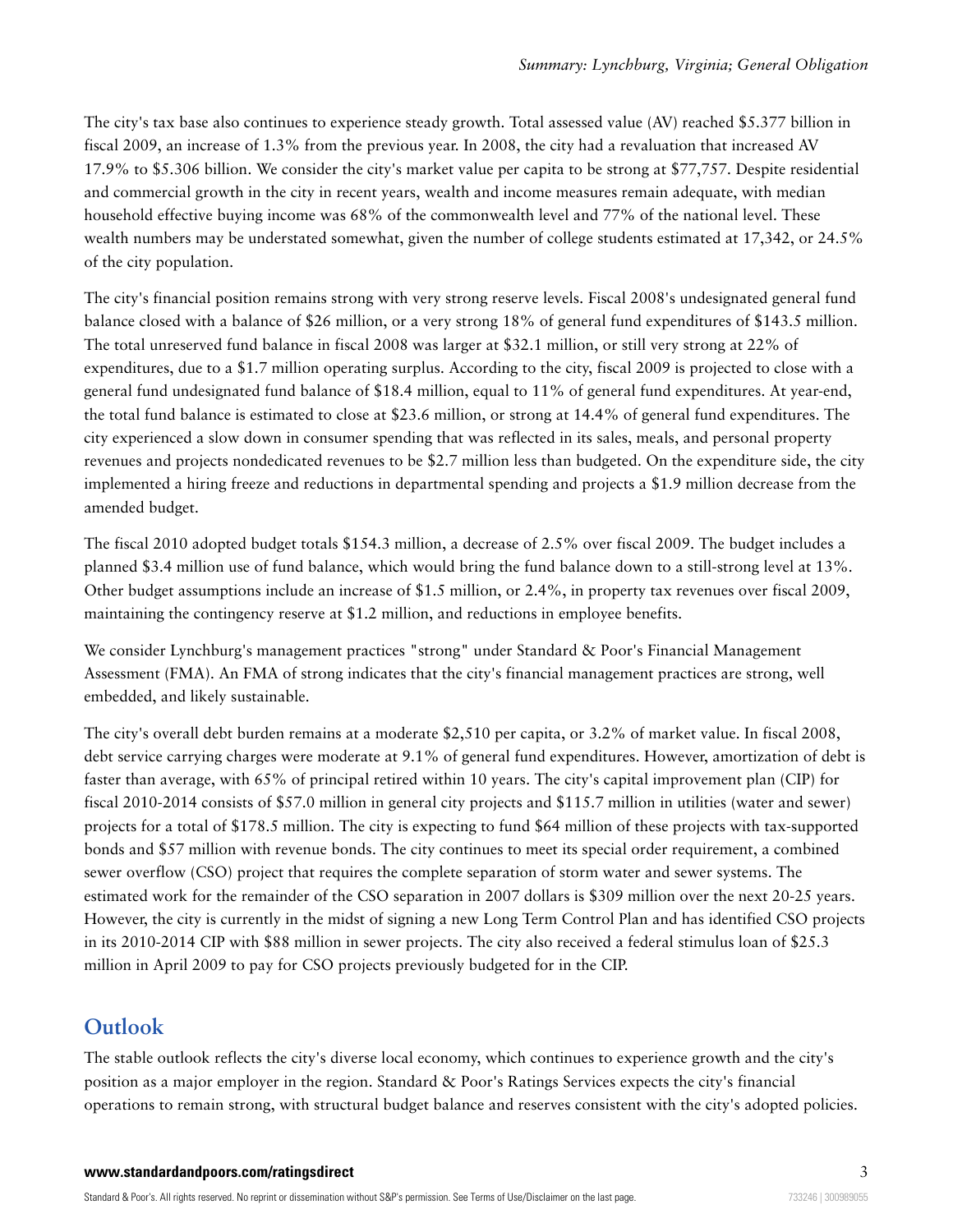We also expect debt needs to remain steady, as the city addresses its infrastructure needs. The city's debt burden is expected to remain manageable and within current guidelines.

#### <span id="page-3-0"></span>**Related Research**

USPF Criteria: "GO Debt," Oct. 12, 2006

Complete ratings information is available to RatingsDirect subscribers at www.ratingsdirect.com. All ratings affected by this rating action can be found on Standard & Poor's public Web site at www.standardandpoors.com; under Ratings in the left navigation bar, select Find a Rating.